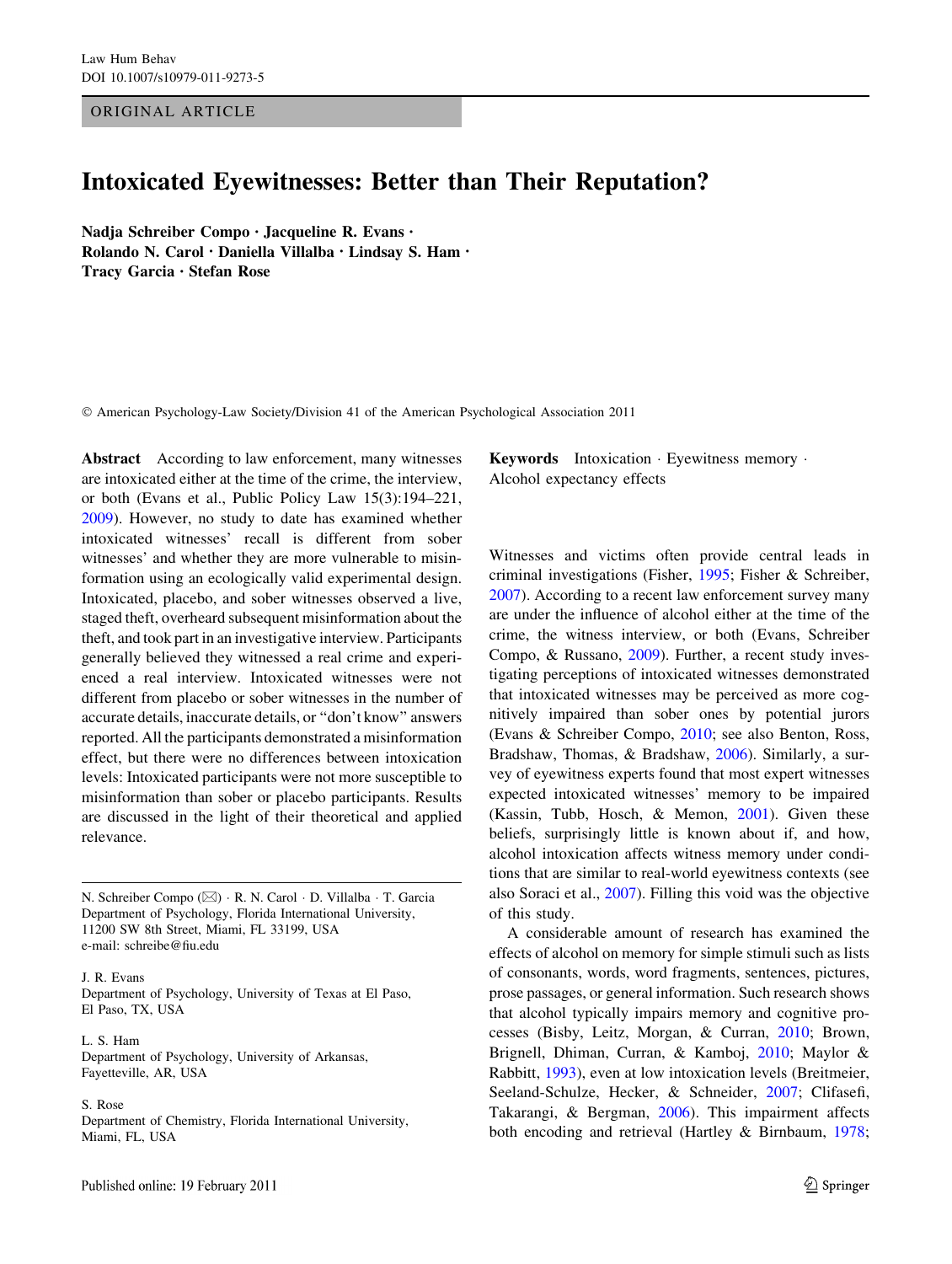Ray & Bates, [2006;](#page-12-0) Soraci et al., [2007](#page-12-0)), even at delays up to 1 week (Söderlund, Parker, Schwartz, & Tulving, [2005](#page-12-0)). At encoding, intoxicated participants are less able to attend to multiple cues, relate incoming information to existing knowledge, draw abstract inferences and process new semantic information (e.g., Marinkovic, Halgren, & Waltzman, [2004;](#page-11-0) Steele & Josephs, [1990\)](#page-12-0). At retrieval, alcohol decreases sensitivity in recognition tasks (Maylor, Rabbitt, & Kingstone, [1987\)](#page-11-0) and impairs long-term memory (Nelson, McSpadden, Fromme, & Marlatt, [1986](#page-12-0)). Overall, alcohol's impact on memory consolidation appears to be considerably greater than on recall of previously formed memories or the ability to hold new information in short-term memory (Soraci et al., [2007](#page-12-0); White, [2003\)](#page-12-0). However, alcohol's impact on retrieval is dependent on the recall format: Some findings suggest that intoxication impairs memory on explicit but not implicit tests (Lister, Gorenstein, Risher-Flowers, Weingartner, & Eckhardt, [1991;](#page-11-0) Ray, Bates, & Bly, [2004](#page-12-0)). Similarly, whether new information requires controlled/effortful or automatic processing at encoding may determine the effect of intoxication on cognitive processes and later recall (e.g., Abroms, Gottlob, & Fillmore, [2006](#page-11-0); Kirchner & Sayette, [2003\)](#page-11-0). Counter-intuitively, under certain conditions, alcohol appears to enhance memory: Moulton et al. ([2005\)](#page-12-0) found that alcohol's effect on memory depends on the timing of intoxication in relation to the event and retrieval. When consumed shortly after encoding, alcohol actually facilitated later retrieval when sober. The authors argue that alcohol suppresses cognitive activity, which may interfere with new memory formation. Others have confirmed this retrograde facilitation and anterograde impairment of memory (Bruce & Pihl, [1997](#page-11-0); Garfinkel, Dienes, & Duka, [2006\)](#page-11-0) with emotional stimuli and free recall instructions (Knowles & Duka, [2004](#page-11-0)).

To explain why alcohol has different effects on the same person in seemingly similar situations, Steele and Josephs [\(1990](#page-12-0)) proposed the concept of alcohol myopia, a state of disproportionate attention to immediate situational cues at the expense of weaker, possibly inhibitory cues when intoxicated. As intoxicated people are unable to attend to all relevant situational cues simultaneously, depending on the behavioral conflict in a situation, they may be more influenced by strong salient cues (e.g., someone insulting them) than weaker cues (e.g., being arrested if they start a fight). The authors argue that specific situational combinations of strong and weak cues will elicit differences between intoxicated and sober people. Intoxication limits cognitive capacity and disrupts cognitive functioning (Giancola & Corman, [2007\)](#page-11-0) so that attention is allocated to salient cues at the disproportionate expense of peripheral cues (Steele & Josephs, [1990\)](#page-12-0), resulting in impaired retrieval of peripheral or contextual event features.

A number of studies have used this model to explain their results (e.g., MacDonald, Fong, Zanna, & Martineau, [2000](#page-11-0); Monahan & Lanutti, [2000](#page-12-0)).

In addition to the pharmacological consequences of intoxication, many studies have confirmed that alcohol expectancies (or ''placebo effects'') can also account for changes in behavior (e.g., McKay & Schare, [1999](#page-11-0)), although few have confirmed expectancy effects on cognitive performance (Testa et al., [2006\)](#page-12-0). Depending on the metacognitive processes involved, placebo groups may perform better or worse than sober groups. For example, according to the hypervigilance hypothesis, expectancies can lead to compensatory behavior to counteract anticipated poorer performance (Fillmore & Blackburn, [2002](#page-11-0); Testa et al., [2006](#page-12-0)).

Despite expert witnesses' and potential jurors' beliefs, there are reasons for concern that previous findings on alcohol and memory only minimally translate into forensic contexts. First, while studies that include stimuli such as word lists inform research and theory on alcohol's effect on memory, they are of limited value when predicting alcohol's effect on memory for complex, possibly interactive autobiographical events. There is a lack of research examining alcohol's effect on episodic memory, specifically the conditions affecting episodic memory retrieval (see Mintzer, [2007\)](#page-11-0). Second, how much and how accurately people remember depends on recall format—for both sober and intoxicated individuals (e.g., Curran & Hildebrandt, [1999](#page-11-0)). However, few studies on alcohol and memory have included recall instructions similar to witness recall conditions (e.g., Cunningham, Milne, & Crawford, [2007](#page-11-0); Garfinkel et al., [2006](#page-11-0)); instead they have used recognition-test formats, despite the fact that witnesses are likely to provide a description of the observed event in a free format. Arguably, differences in response bias and metamnemonic functioning may be differentially reflected in free recall formats and recognition tests. Finally, whether possible differences among alcohol, placebo, and sober witnesses will be considered substantial and thus relevant to law enforcement, expert witnesses and policy makers will likely depend on the effect size of any given difference in quantity and quality of witness testimony.

Two studies have examined alcohol's effect on eyewitness recall (Read, Yuille, & Tollestrup, [1992](#page-12-0); Yuille & Tollestrup, [1990\)](#page-12-0). Read et al. [\(1992](#page-12-0)) examined suspects' memory for a simulated robbery they committed while intoxicated. Intoxicated participants recalled more incorrect details than sober participants (study 1) and more incorrect information about a bystander/intruder than placebo participants (study 2). However, in contrast to a cooperative witness scenario, this study examined how suspects recalled their own (and others') actions. These ''suspect'' participants may have differed from cooperative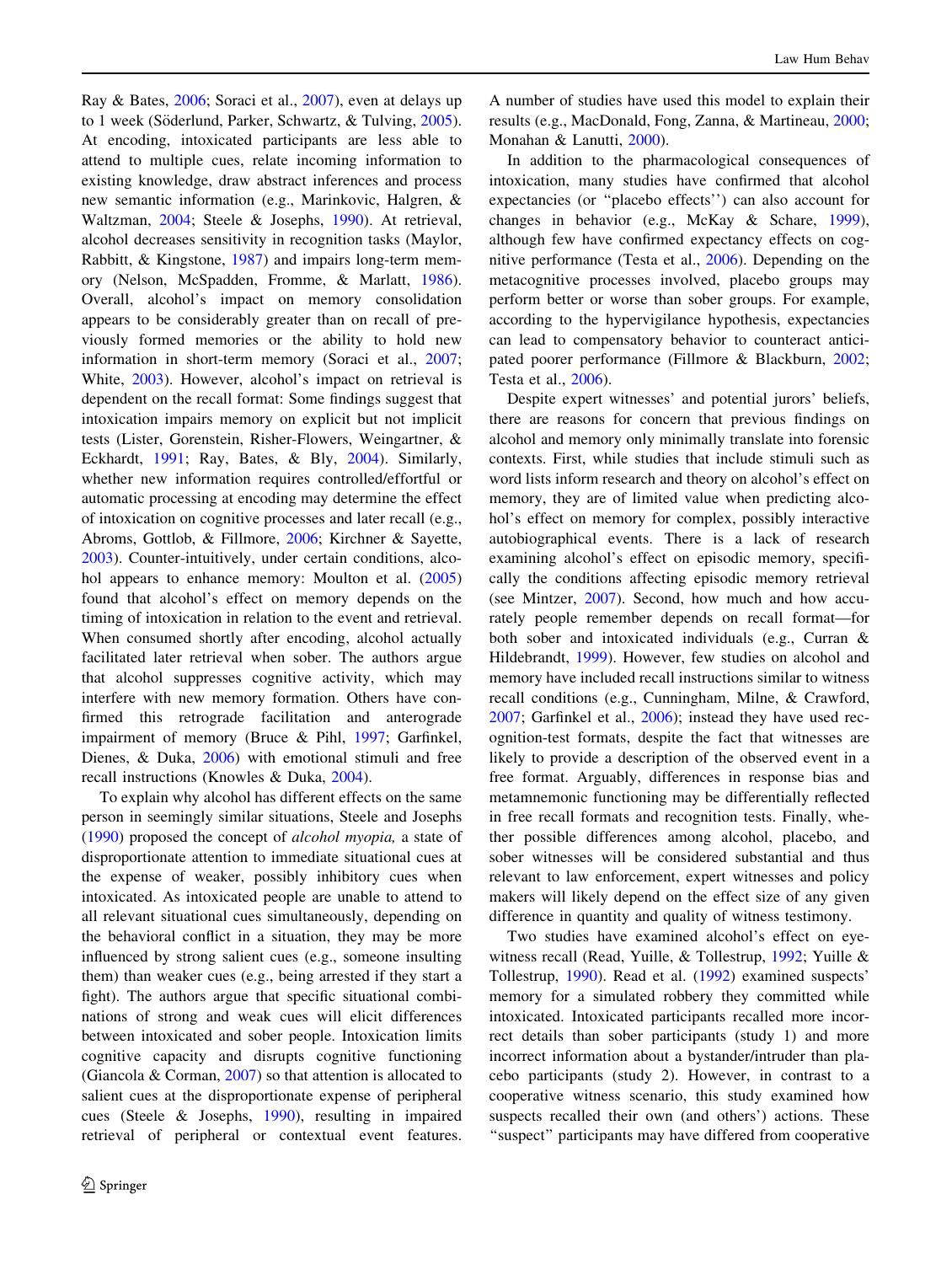witnesses in their encoding, retrieval, and motivation to provide a complete, accurate, detailed, and non-deceptive account.

In Yuille and Tollestrup's ([1990\)](#page-12-0) study, intoxicated, sober, and placebo participants were told that they would witness a staged theft. This witnessed event included an emotional interaction between two people, one of whom eventually left the room. Once alone, the thief stole money from a purse, threw the purse in the trash and left. Some participants in all three groups were interviewed immediately after the event and all were interviewed 1 week later. As the authors did not find significant differences between placebo and control groups, these two groups were collapsed for all analyses. Overall, intoxicated witnesses provided less relevant information and were less accurate, although differences were small.

Unfortunately, several aspects of this study limit the relevance of its findings. Participants were warned about the upcoming event and asked not to interrupt, creating an unlikely witness-encoding context. Furthermore, the authors collapsed across placebo and sober groups although the lack of significant differences between groups could warrant description and interpretation itself. Notably, even after collapsing across placebo and control groups, the difference in accuracy rates between intoxicated and sober witnesses was small (actual effect size of 2%), raising the question of practical importance. This study was thus designed to detect a large effect within a forensically relevant experimental framework, in line with beliefs within the legal system that there are considerable and reliable differences between intoxicated and sober witnesses.

Further, little is known as to whether intoxicated witnesses may be more vulnerable to post-event misinformation (e.g., Loftus, Miller, & Burns, [1978\)](#page-11-0). There is reason to assume that intoxication may influence witnesses' vulnera-bility to suggestion. One study (Assefi & Garry, [2003\)](#page-11-0) examined whether participants who were told they drank alcohol (but did not; i.e., a placebo group) were more likely to be influenced by post-event misinformation than participants who were told they did not consume alcohol (and did not; i.e., a control group). The authors found that placebo participants showed a stronger misinformation effect than control participants. However, this study did not include intoxicated participants or test the misinformation effect via an investigative interview.

In contrast to Assefi and Garry's [\(2003](#page-11-0)) findings, research has examined the effects of alcohol on suggestibility (Santtila, Ekholm, & Niemi, [1999](#page-12-0)) and false memory (Garfinkel et al., [2006](#page-11-0)) and found a decrease in suggestibility/false memory when intoxicated. Santtila et al. ([1999\)](#page-12-0) presented participants with a story, subsequent immediate recall, then alcohol intoxication (high, medium, low or placebo), another delayed recall and suggestive questions (via the Gudjonsson Suggestibility Scale, GSS; Gudjonsson, [1984](#page-11-0)). Hence, alcohol participants in this study were sober at encoding but drunk at time of recall and suggestive questioning. Overall, higher doses of alcohol were associated with decreased suggestibility for most of the dimensions measured by the GSS. The authors argue that intoxicated participants may have been less sensitive to negative social feedback/suggestive pressure compared to their sober counterparts. Garfinkel et al. [\(2006](#page-11-0)) investigated the effects of intoxication on false memory via the Deese–Roediger– McDermott paradigm (Roediger & McDermott, [1995](#page-12-0)). They presented alcohol or placebo participants with associated word lists either once or repeatedly. Each list's critical item (lure) was absent at encoding. When completing both an implicit and explicit memory test the following day, in explicit tests, alcohol decreased the number of correctly and falsely recalled items for lists presented once, with no difference between intoxication levels for repeated lists. There was no difference between intoxication levels for implicit recall.

These differences in findings indicate that how suggestibility is tested can influence its effect on intoxicated witnesses. To reflect likely suggestive influence in actual investigative settings, the current study compared intoxicated, placebo, and sober witnesses' memory for a ''real'' crime and real misinformation in a real investigative interview. The study's two main objectives were to explore possible differences in overall event recall and to compare possible differences in misinformation effects among intoxication levels. Beliefs of lay people, law enforcement, and experts would predict that intoxicated participants will provide the least amount of information, be the least accurate, and be most susceptible to misinformation out of the three groups. $<sup>1</sup>$ </sup>

## Method

Undergraduate students at least 21 years of age, recruited via the psychology department's participant recruitment website, participated in exchange for research credit. A telephone screening of potential participants excluded those with medical or psychological risks contraindicating alcohol consumption. Eligible participants were told that they might consume up to 0.08 g/210 L of alcohol and

<sup>&</sup>lt;sup>1</sup> Based on Yuille and Tollestrup's ([1990\)](#page-12-0) data, this study was designed to detect an actual effect size of at least a 5%. With our sample size ( $n = 93$ ), this study had 89% power to detect a medium effects size  $(\eta_{\rm p}^2 = .06)$  to find an interaction between intoxication group and misinformation in our 3  $\times$  2 repeated measures ANOVA. Furthermore, we had a 94% power to detect a medium/large effect  $(\eta_{\rm p}^2 = .11)$  of intoxication on any of the recall measures in a one-way ANOVA.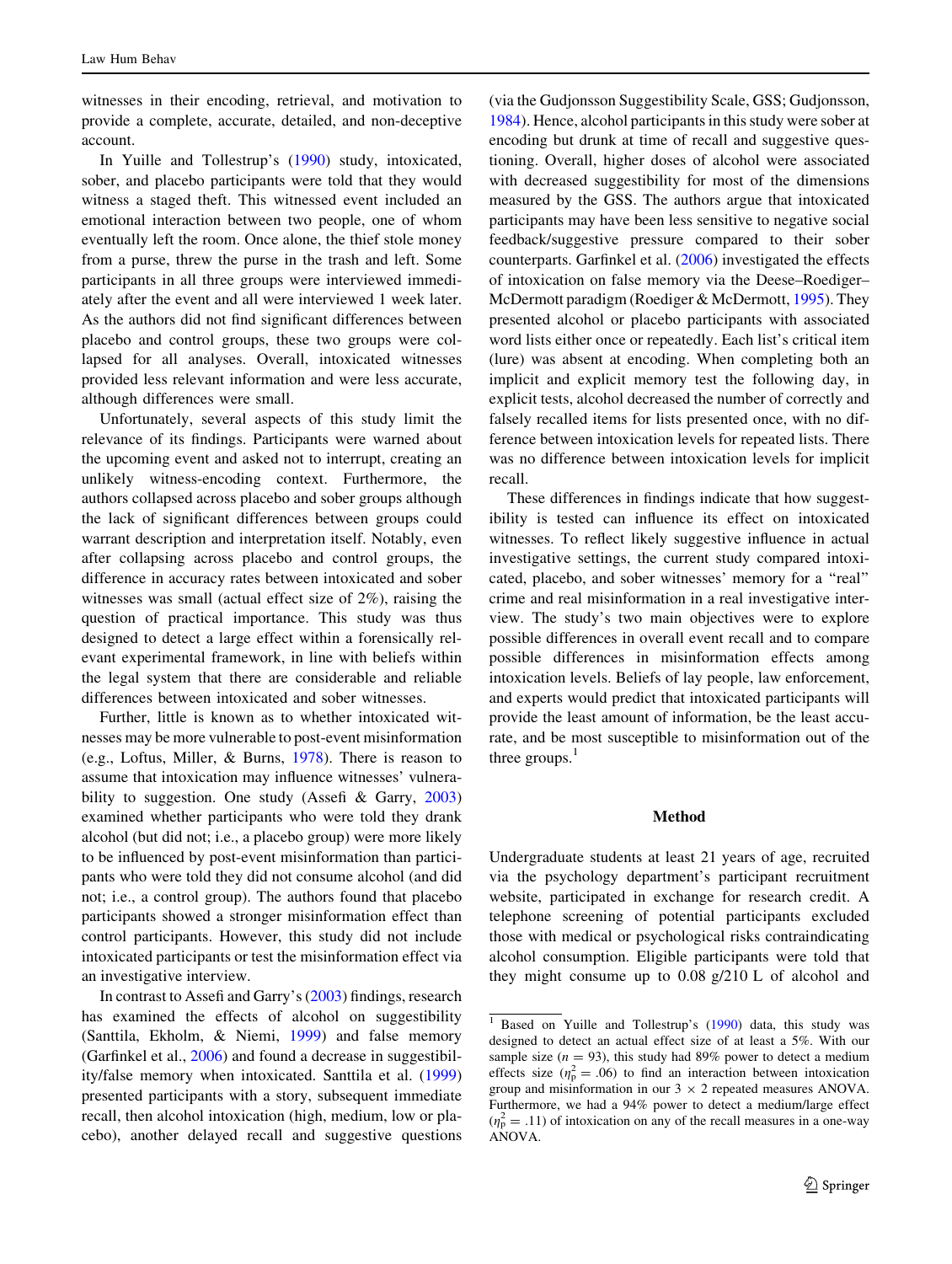<span id="page-3-0"></span>instructed to abstain from alcohol for 24 h before participating, abstain from eating and drinking for 4 h before participating, and bring legal photo identification.

After arriving on site, participants completed an extensive consenting procedure and medical screening. Participants were allowed to continue if they had consumed alcohol in the past year  $(\geq 3$  drinks in one sitting), had no medical disorders aggravated by alcohol, were not pregnant, had not taken medications (except contraceptives), had no problematic reaction to cranberry juice/alcohol or limes, and scored  $\leq 6$  on the Brief Michigan Alcoholism Screening Test (Pokomy, Miller, & Kaplan, [1972](#page-12-0)).

## Design

The study used a 3 (intoxication level: alcohol vs. placebo vs. control)  $\times$  2 (information type: misinformation vs. control) mixed design with information type manipulated within subjects. The dependent measures of primary interest were Proportion of reported correct, false, uncertain and ''don't know'' informational units out of all information reported, accuracy rate (percent correct information out of all correct and incorrect information reported), and number of words. To test the misinformation effect, the dependent measures of primary interest were number of misinformation items reported, and proportion of misinformation and control information reported out of all misinformation and control information presented.

## **Materials**

During an extensive pilot phase, a believable, staged mock crime, ''misinformation'' phone call and witness interview were developed. The final version of the scripted mock crime was designed to re-create a detailed ''real-world'' theft containing both visual and auditory stimuli that would be noticeable, and, long enough to catch participants' attention while still being sufficiently ambiguous (to avoid drunk, or sober participants chasing the mock suspect or creating excessive emotional stress). Specifically, in the final version of the mock crime, a confederate ''the intruder'' entered the room and removed a laptop computer. When questioned by the experimenter, the intruder indicated that the computer needed to be moved to another room. When asked why the usual person (Craig) did not come, the intruder replied that he was out of town and left quickly. The experimenter protested that she had seen Craig earlier that day and became suspicious of the intruder.

After the intruder left, the experimenter became suspicious of the intruder and appeared to call University Technology Services (UTS) to explain the situation on the lab phone. This phone call contained the misinformation manipulation. The sets of misinformation and control items for this phone call were created as follows: On the basis of the staged crime script, a total of 32 potentially memorable details were generated and presented to 47 student participants from a different University who were asked to imagine that they were in a room witnessing an ambiguous event (''Imagine that you are in a room and that there is someone else in the room with you (Person A). Both of you see someone else enter the room (Person B), take a laptop and leave. There is also a verbal exchange between Person A and Person B.'') Participants were then asked to rate the centrality of each of the 32 items on a scale from 1 (not central at all) to 10 (very central). "Central" was defined as what would most likely be the focus of their gaze if they were witnesses to the event and what would be considered key to the event. Each item's average centrality rating was then used generate the misinformation material, which was administered via a staged phone call participants overheard after witnessing the crime (see '['Procedure](#page-4-0)''). Specifically, using the centrality ratings generated by the 47 misinformation pilot participants, 24 forensically relevant items were selected to generate a broad misinformation item pool that contained items that were rated as both central and less central. As misinformation was manipulated within participants, the misinformation material contained 12 misinformation items and 12 control items. To control for item repetition, the 12 control items were further divided into six control items correctly mentioned/repeated during the phone call and six control items not mentioned/repeated during the phone call. Holding average centrality between misinformation and control items and between mentioned and not mentioned control items constant, the 24 items selected based on the pilot data were then randomly assigned as either a misinformation or control item. Each half (misinformation and control) contained an equal number of central and less central items (see Appendix).

After piloting the feasibility of different question formats, participants were interviewed about the main details of the crime using one of three interview formats—all of which contained a series of open questions about the actors, actions, conversation, objects, and location involved in the theft to ensure that witnesses reported information pertaining to all aspects of the crime. Participants who were interviewed with the ''open-ended narrative'' interview were asked a series of questions about all relevant crime details (both misinformation and control items) phrased in an open-ended narrative fashion (e.g., ''Please tell me everything you remember about the person's face/about what was said/about was stolen.''). In the open-ended cued interview, participants were asked about the same items, but questions were phrased in a more specific way (e.g., ''What did his or her face look like? What, if anything, did the person say? What was stolen?''). In the mixed interview format the interviewer started with an open-ended narrative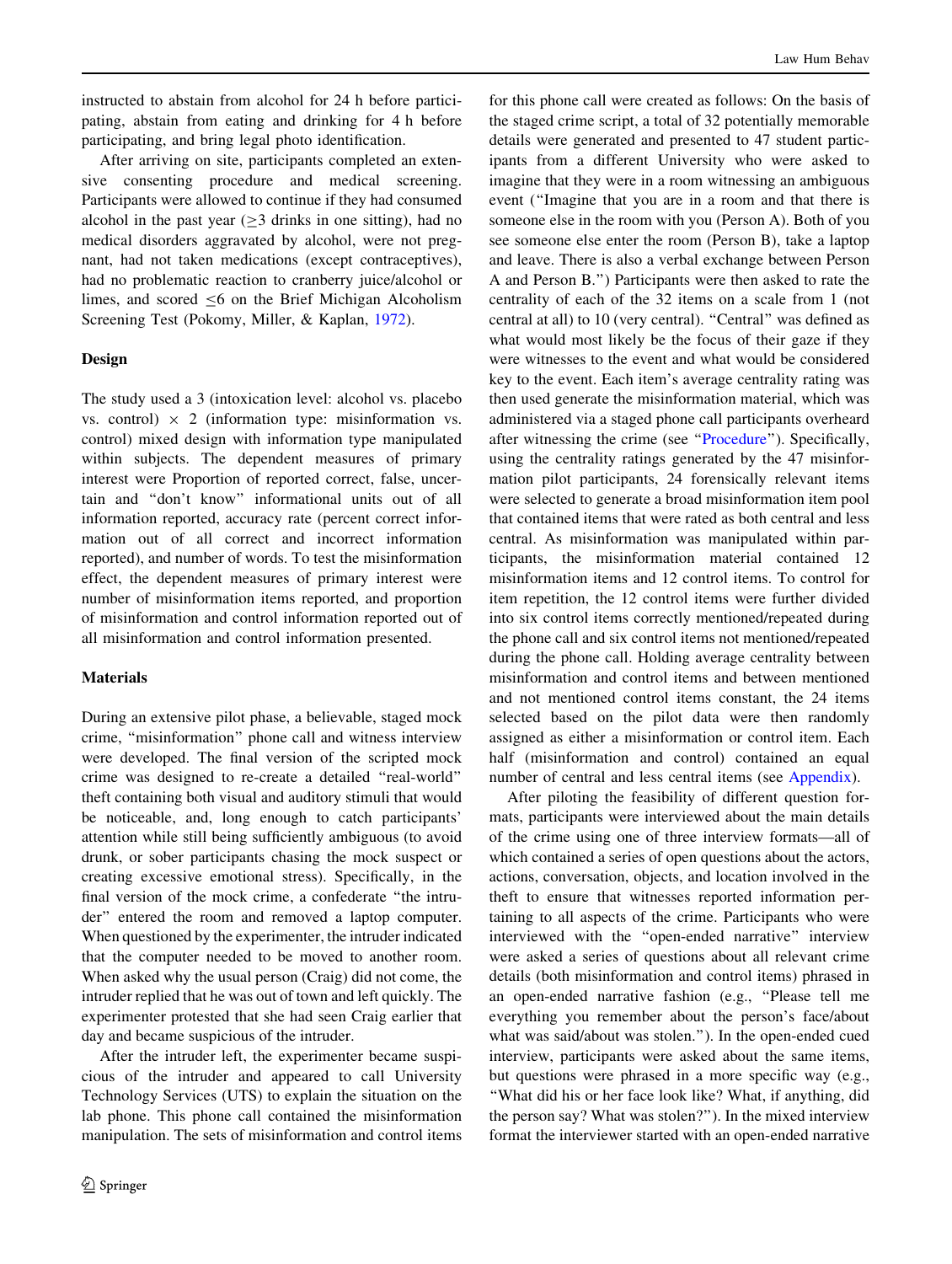<span id="page-4-0"></span>questions (''Please tell me everything you remember about the incident'') followed by the same list of open-ended cued questions as in the open-ended cued interview (e.g., ''What did his or her face look like? What, if anything, did the person say? What was stolen?'').

## Procedure

Upon arrival sobriety was verified via a baseline breath alcohol test. To ensure accurate breath alcohol concentration (BrAC) testing, all readings were administered via an Intoxilyzer  $5000^{\circ\circ}$ , an instrument on the Department of Transportation's (DOT) Conforming Products List of Evidential Breath Alcohol Measurement Devices. To ensure accuracy of the BrAC readings, this benchtop model was used, as opposed to handheld preliminary breath test devices (PBT). PBTs do not meet evidentiary standard for breath alcohol testing in many of the U.S. states (e.g., Florida) because of their low reliability (DOT, [2006](#page-11-0)). To further ensure accurate BrAC readings and that instruments were measuring accurately across the study's relevant BrAC range, all the instruments were calibrated using distilled water as a negative control and a 0.080 g/210 L ethanol solution as a positive control for every experiment day and using ethanol solutions of 0.050, 0.080, and 0.200 g/210 L monthly.

After the medical screening and consenting process, eligible participants proceeded to the simulated ''barlab'' where they watched the bartender prepare their three beverages. For the alcohol group, participants' weight and sex were used to calculate the dose required to achieve a peak BrAC of 0.060 to 0.080 g/210 L 30–40 min after drinking, assuming an average 0.015 g/210 L/h metabolism rate. This dose was computed using a modified formula based on Fisher, Simpson, and Kapur ([1987\)](#page-11-0), consisting of 2.35 mL 40% USP units of alcohol/kg of body weight for women and 2.82 mL 40% USP units of alcohol/kg of body weight for men, mixed 1:4 parts vodka:cranberry juice (e.g., MacDonald, Baker, Stewart, & Skinner, [2000\)](#page-11-0). Placebo participants were led to believe that they would also reach a BrAC of 0.080 g/210 L. However, their three drinks contained only enough alcohol to achieve a peak BrAC of  $0.010 - 0.200$  g/210 L 30-40 min after ingestion (low-dose placebo). To increase the placebo's believability, the bartender poured a pre-calculated mixture of vodka and water from a vodka bottle into concentrated cranberry juice. Control participants saw the bartender pour cranberry juice into each glass. A slice of lime was added to all drinks (primarily to disguise taste in the placebo condition) and participants were asked to finish their beverages within 30 min. BrAC was measured at 20 and 30 min after the last drink. If the alcohol group's BrAC had not reached 0.060–.080 g/210 L at 30 min, they were tested once more after 10 min (40 min total) before continuing with the study.

Next, participants were taken to a different room, their BrAC was measured, and they were then asked to write down everything they remembered about the bar. A few minutes into the task, every participant witnessed the scripted staged crime (see "[Materials](#page-3-0)"). After the intruder left, the experimenter became suspicious of the intruder and appeared to call University Technology Services (UTS) to explain the situation on the lab phone; the phone call followed a standard script. For all participants, her account included the same 12 pieces of misinformation and six pieces of correct information (control items) about the event and the perpetrator (out of a total of 12 misinformation and 12 control items). The other half of the control items (6) was not reported to control for item repetition (see "Materials").<sup>2</sup> The participant was then informed that a UTS representative (confederate) was coming to question both the experimenter and him/herself about the intruder to file a report with the University Police. A new confederate arrived 15 min later, introduced him/herself as a UTS employee, carried a clipboard, wore a UTS badge and presented a made-up form labeled ''University Technology Services: Lost and Stolen Equipment Form.'' Participants were then interviewed while the experimenter waited outside. Both the mock crime and witness interview were recorded via a webcam hidden on the desk.

After the interview, participants filled out intoxication ratings, and believability ratings for the alcohol and placebo condition, the staged crime, the misinformation, and the UTS interview. All the participants were then fully debriefed. Intoxicated participants were retained in the lab until two consecutive readings of less than 0.040 g/210 L were obtained and behavioral observations (e.g., gait, coherence, hand–eye coordination, stability of mood, etc.) indicated a safe release.

All the recorded witness interviews were transcribed verbatim. Each transcript's witness statements were divided into units of information. A unit of information was defined as any new piece of information that could assist in solving the crime. Every unit was scored by a primary scorer on several dimensions. Regarding accuracy, each unit was scored as either correct, false, a ''don't know'' answer, subjective interpretation (''He was handsome''), or irrelevant (''I will be going to the movies tonight''). In addition, each unit could be scored as uncertain (''He was maybe six feet tall''). Each unit was also scored for misinformation or control information, that is, whether the reported information pertained to any of the misinformation or control items. If this was the case, then the scorer

 $\sqrt{2}$  Owing to several experimental constraints to the misinformation manipulation within this study's ''real-world'' procedure, misinformation and control items were not counterbalanced across participants.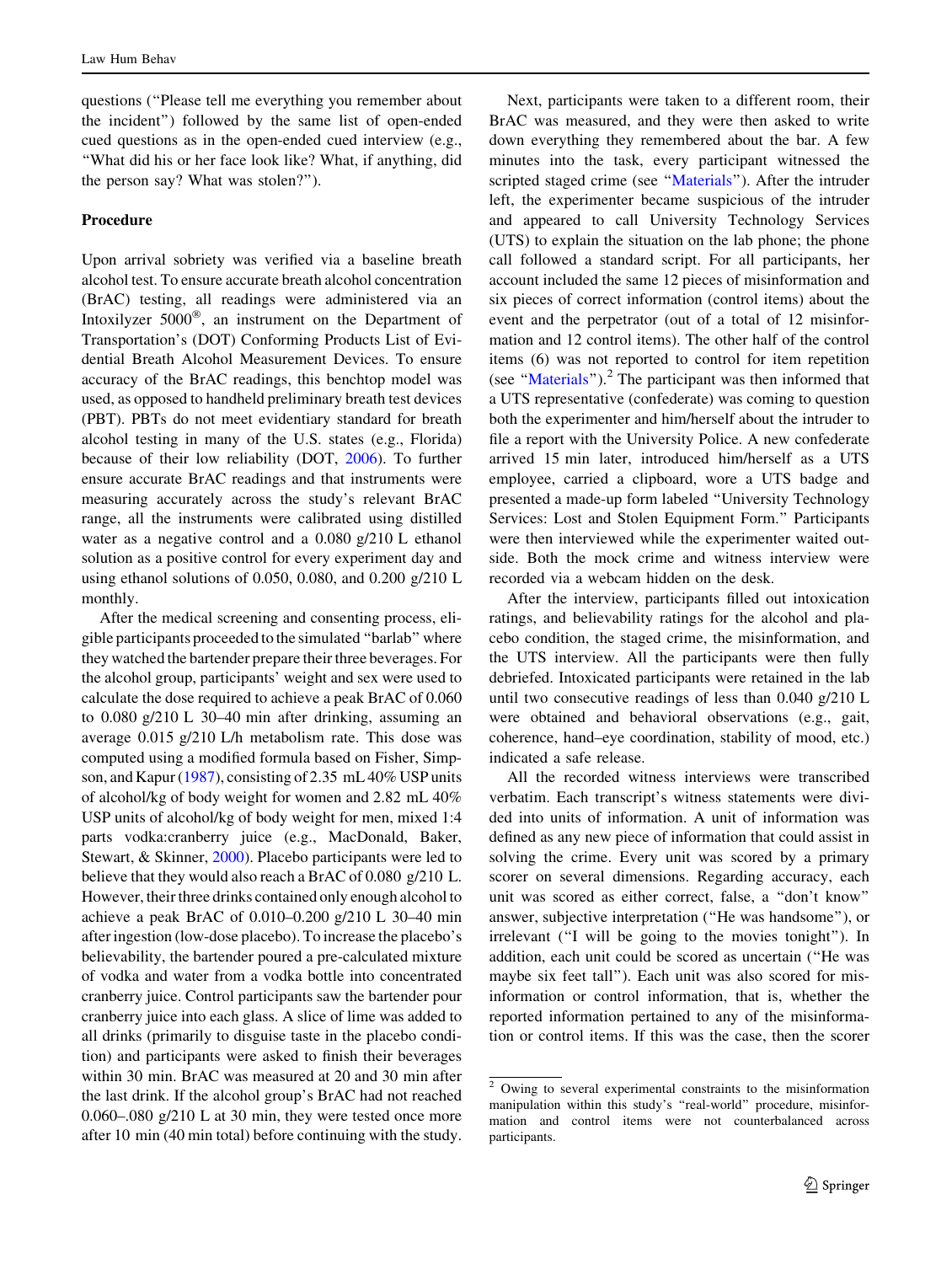then determined whether the information was misinformation (''Black hair''), original/correct information (''Blonde hair'') or other false information (''Brown hair''). Control items were scored as either correct or false. A subset of 62 transcripts was scored by a second independent scorer. Both scorers participated in extensive training and were blind to participants' experimental conditions. Across all the scoring categories inter-rater agreement reached a satisfactory level (overall ICC  $= .85$ ).

## **Results**

## **Participants**

The study included 93 participants (alcohol  $=$  30, pla $cebo = 38$ , control = 25), with a majority of females (63%) and Hispanics (70%; 10% African-American, 18% Caucasian, and 2% Other). The mean age was 24 years  $(SD = 4.6)$ .

## Manipulation Checks

For the alcohol condition, the mean BrAC immediately before the staged crime (i.e., before encoding) was 0.07 g/ 210 L ( $SD = .02$ ) (for placebo 0.00 g/210 L;  $SD = .01$ ). The lowest BrAC before the crime was 0.04 g/210 L, and the highest BrAC was 0.14 g/210 L (for placebo 0.00 and 0.02 g/210 L, respectively).

The mean BrAC for the alcohol condition immediately after the witness interview, i.e., after retrieval was 0.07 g/ 210 L ( $SD = .02$ ) (for placebo 0.00 g/210 L;  $SD = .01$ ). In the alcohol condition the lowest BrAC immediately after the witness interview was 0.00 g/210 L and the highest BrAC was  $0.12$  g/210 L (for placebo 0.00 and 0.00 g/ 210 L, respectively).

The overall mean peak BrAC throughout the experiment was 0.08 g/210 L  $(SD = .02)$  for the alcohol group (for placebo 0.01 g/210 L;  $SD = .02$ ). In the alcohol group, the lowest peak BrAC was 0.04 g/210 L and the highest peak BrAC was 0.14 g/210 L (for placebo 0.00 and .02 g/210 L, respectively). For all 3 BrAC readings (before the crime, after the witness interview and peak) the alcohol and placebo group's mean BrACs were significantly different,  $t(63) = 19.91, p < .01, t (63) = 19.31, p < .01$  and  $t(54) = 16.33, p < .01$ , respectively.

Believability ratings, on a scale from 1 to 10 (not at all– completely), confirmed participants in the alcohol and placebo condition felt intoxicated. When asked whether they believed they were intoxicated at the 0.080 g/210 L level, alcohol participants' mean rating was 8.0, placebos' was 3.9, and controls' was 1.2,  $F(2, 80) = 36.42, p < .01$ . When asked whether they believed they consumed alcohol,

the ratings were 9.4 (alcohol), 5.5 (placebo) and 1.3 (control),  $F(2, 81) = 53.38, p < .01$ . When asked whether they were subjected to real breath tests, the ratings were 9.6 (alcohol), 8.7 (placebo), and 9.1 (control),  $F(2, 81) = 1.31$ , ns.

Across intoxication levels, on a scale from 1 to 10 (completely disagree–completely agree) participants' mean agreement with ''I believe that everything in the experiment was real," "I believed I witnessed a real crime," "I believe that the phone call was real," and "I believed that the witness interview was real'' were 5.8, 5.7, 6.5, and 5.3, respectively,  $Fs(2, 81) = 1.23, 0.59, 0.23$  and 0.89, respectively, all ns. Given that asking for believability ratings automatically uncovered the staged nature of the crime, thus probably decreasing participants' ratings, these means likely indicate that most participants believed the study's manipulations.

#### Primary Analyses: Overall Recall of Crime Information

A one way analysis of variance (ANOVA) tested for differences between intoxication levels (alcohol vs. placebo vs. control). Fisher's LSD tests were used for post hoc comparisons.

No significant differences were found between intoxication groups for the percentage of correct, false and "don't know" answers out of all informational units provided,  $F(2, 90) = 1.24, 0.85$  and 0.22, respectively, all ns (see Table [1](#page-6-0)). $3$  There were also no differences among groups in accuracy rates (percentage of correctly recalled details out of all correct and false details reported),  $F(2, 90) = 1.67$ , ns, or in the total number of words reported,  $F(2, 90) = .48$ , ns.

There were also no significant differences among groups for the percentage of uncertain statements, the percentage of subjective interpretations and the percentage of irrelevant details,  $F(2, 90) = 0.48, 1.2,$  and 2.93, respectively, all ns.

We then tested whether BrAC at the time of the crime predicted accuracy rate and percentage of correct, false and "don't know" answers out of all informational units provided by regressing BrAC levels onto those dependent variables. BrAC did not significantly predict any of these recall measures,  $\beta = -.15, -.14, 0.08, and 0.06,$  $t(87) = -1.36, -1.28, 0.78,$  and 0.59, respectively, all ns.

Finally, we conducted two additional analyses. One redefined the alcohol group to include only those participants who had an unlawful breath alcohol (i.e., reached a peak BrAC of 0.08). The other analysis controlled for

<sup>&</sup>lt;sup>3</sup> For proportional data, we also tested each comparison using different data transformations. Neither had an impact on our findings, i.e., all comparisons remained non-significant.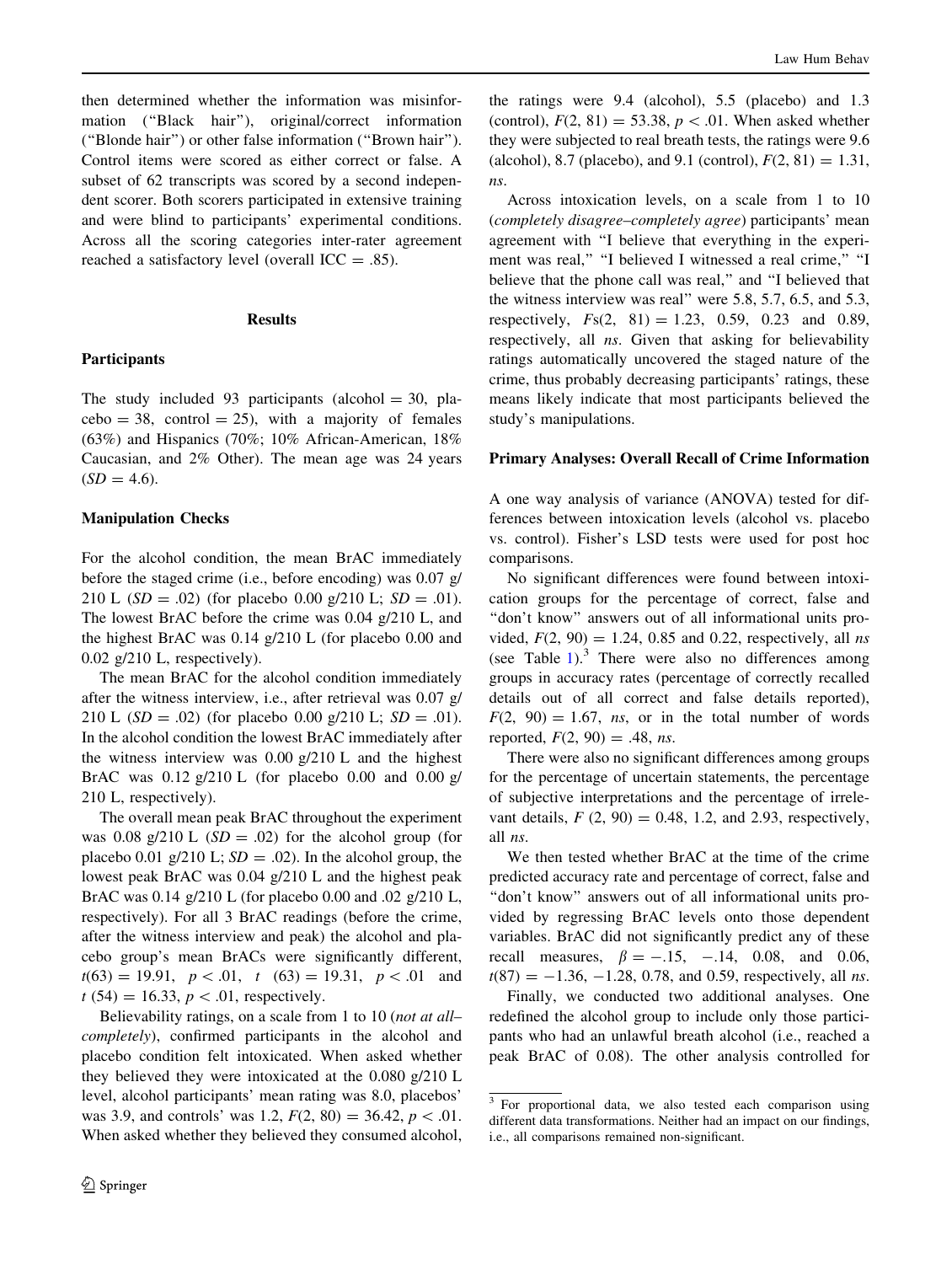|                                                    | Intoxication level |                    |                    | F    | $\eta^2$ | $CI_{.95}$  |
|----------------------------------------------------|--------------------|--------------------|--------------------|------|----------|-------------|
|                                                    | Alcohol $(n = 30)$ | Placebo $(n = 38)$ | Control $(n = 25)$ |      |          |             |
| Percentage details out of all information reported |                    |                    |                    |      |          |             |
| Correct details                                    | 58.82 (12.52)      | 61.69(10.4)        | 63.18 (8.02)       | 1.24 | .03      | $.00 - .11$ |
| False details                                      | 23.90(8.5)         | 21.40 (8.94)       | 21.45 (7.95)       | .85  | .02      | $.00-0.09$  |
| Don't know                                         | 17.28 (12.9)       | 16.91 (11.82)      | 15.37(8.31)        | .22  | .01      | $.00 - .05$ |
| Accuracy rate (correct/correct and false)          | 70.83 (10.27)      | 74.61 (9.94)       | 74.90 (8.26)       | 1.67 | .04      | $.00 - .12$ |
| Number out details of all information reported     |                    |                    |                    |      |          |             |
| Correct details                                    | 27.27 (13.08)      | 31.16 (14.14)      | 30.84 (10.19)      | .88  | .02      | $.00 - .09$ |
| False details                                      | 10.80(6.08)        | 10.29(4.98)        | 10.68(6.16)        | .08  | .00      | $.00-03$    |
| Don't know                                         | 7.33(4.76)         | 7.87 (5.56)        | 7.32(3.9)          | .14  | .00      | $.00 - .04$ |
| Total number of details reported                   | 45.40 (17.31)      | 49.32 (18.23)      | 48.84 (15.78)      | .48  | .01      | $.00-07$    |

<span id="page-6-0"></span>Table 1 Mean numbers and percentage of information reported per intoxication level (standard deviations in parentheses)

whether participants were likely to have believed the staged crime. When only legally drunk participants were included in the alcohol group, there was again no difference among the three intoxication levels for accuracy rate, or percentage of correct, false and ''don't know'' answers out of all informational units provided,  $F(2, 75) = .30$ , 0.72, 0.82, and 0.86, respectively, all ns. As believability ratings varied between 1 and 10, they were recomputed into low believability (ratings between 1 and 5) and high believability (ratings between 6 and 10). A 2 (high vs. low believability)  $\times$  3 (alcohol vs. placebo vs. control) ANOVA revealed no main effect of intoxication level  $F(2, 76) = 2.07, 0.55, 0.74,$  and 0.19, respectively, all ns, but a main effect of believability on the percentage of correct and "don't know" answers reported,  $F(2, 76) =$ 6.6, and 5.1, respectively, all  $ps < .05$ . Post-hoc comparisons revealed that high believers reported significantly more correct and fewer ''don't know'' answers than low believers. However, there was no interaction between believability and intoxication level for any of the dependent variables,  $F(2, 76) = 1.22, 1.44$  and 0.09, respectively, all ns.

#### Primary Analyses: Misinformation

As there were no differences in results between mentioned and not mentioned control items, all misinformation analyses were collapsed across these two types of control items. Overall, out of all false information reported, 24% was misinformation, with no significant differences among intoxication levels,  $F(2, 89) = .89$ , *ns.* A 3 (alcohol vs. placebo vs. control) by 2 (misinformation vs. control information) mixed model ANOVA with repeated measures on the second factor confirmed the misinformation effect: across all intoxication levels participants reported a higher percentage of false information for those items they had received misinformation for (the 12 misinformation items) than those items they had not (control items),  $F(1, 90) = 171.78, p < .01$ . However, there was no interaction between intoxication level and type of information, that is, there were no significant differences in the size of the misinformation effect between intoxication levels,  $F(2, 90) = 1.36$ , *ns.* A second ANOVA found that there were no differences between misinformation and control items in the percentage of correctly recalled items,  $F(1, 90) = .82$ , ns, and again no significant interaction between intoxication level and type of information, that is, no significant differences among intoxication levels for misinformation and control items in the percentage of correctly recalled items,  $F(2, 90) = 1.23$ , ns.

We also tested for differences in the misinformation effect among intoxication levels in several other ways. First, out of all misinformation items possible, we compared the percentage of all false answers across intoxication levels and found no differences between the groups, both  $F(2, 90) = .97$ , *ns.* Second, to test whether misinformation had an effect on recall of original/correct information we then compared the percentage of correct answers for all possible misinformation items and found no differences among the groups,  $F(2, 90) = 1.56$ , ns. Finally, to test whether BrAC at the time of the crime predicted false answers for misinformation items, we regressed BrAC levels onto the percentage of false answers for misinformation items out of all misinformation items possible. BrAC levels did not predict percentage of false answers reported for misinformation items,  $\beta = -0.03$ ,  $t(87) = -0.28$ , ns.

We conducted two additional analyses, one including only those participants with an unlawful breath alcohol concentration in the alcohol group (i.e., BrAC  $\geq$  .080 g/ 210 L) and the other one controlling for the degree to which participants believed the staged crime. When only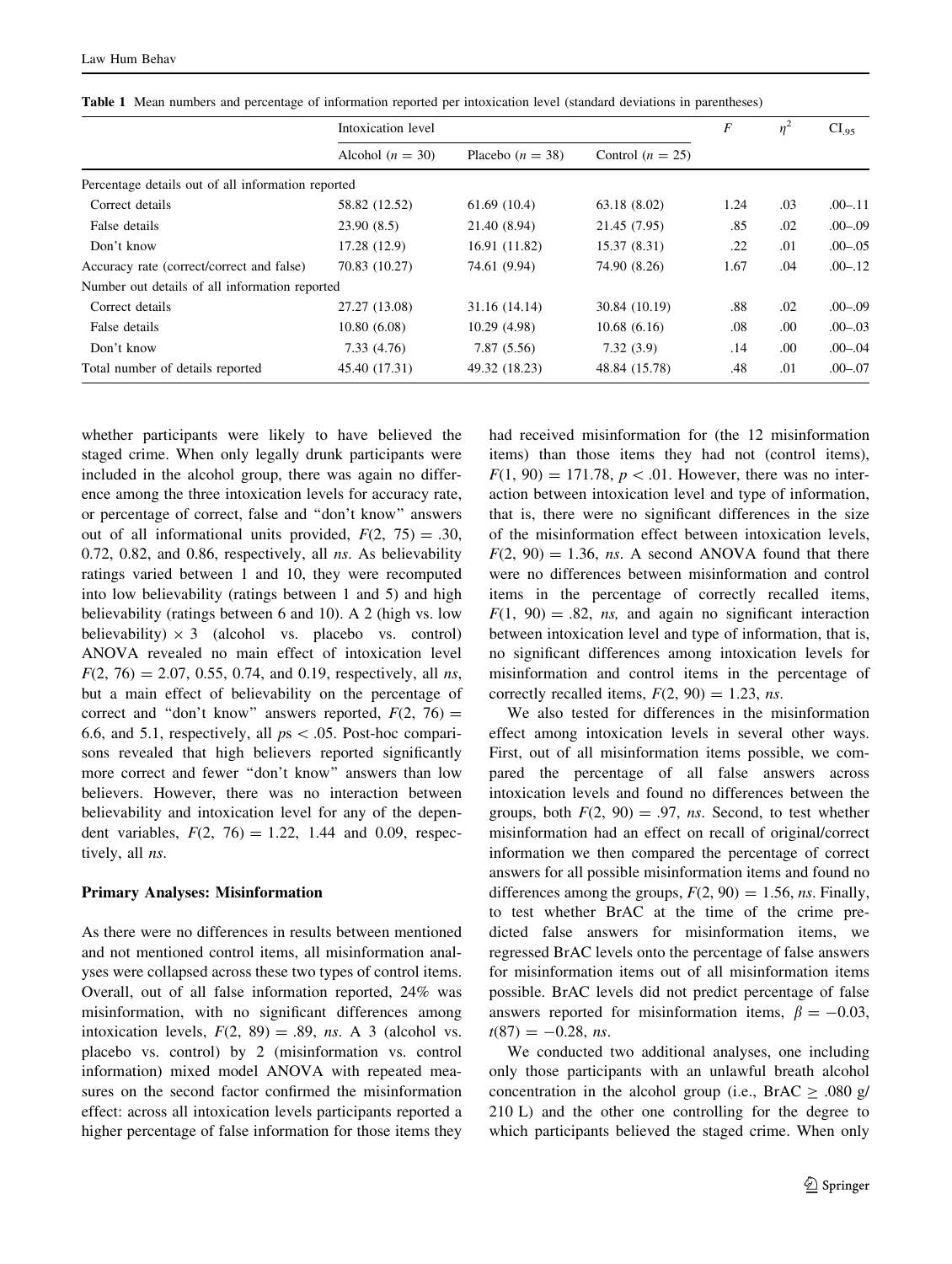legally drunk participants were included in the alcohol group, there was again no difference among the three intoxication levels for percentage of misinformation answers out of all misinformation possible,  $F(2, 75) = .43$ , ns.

A 2 (high vs. low believability)  $\times$  3 (alcohol vs. placebo vs. control), ANOVA revealed no main effect of intoxication level on percentage of misinformation reported,  $F(2, 76) = 1.93$ ,  $p > .05$ . There was also no interaction between believability and intoxication level for percentage of misinformation reported out of all misinformation items possible,  $F(2, 76) = 1.15$ , ns.

Finally, we examined differences among intoxication levels for control items only and compared the percentage of correct details reported for alcohol, placebo, and control participants. Again, there were no differences among groups  $F(2, 90) = .13$ , ns.

#### Secondary Analyses: Witness Interview Format

Although the study initially explored different witness interview formats (see "Materials"), investigating interview formats was not the primary focus of this study. Furthermore, the distribution of participant data across the different interview formats resulted in notably unequal cell sizes due to unforeseen medical screen-outs after randomization. Data for all primary analyses (for all overall recall and misinformation analyses) were thus collapsed across the different interview formats. The following set of secondary analyses explored potential differences among the interview formats for all major outcome variables.

A series of intoxication level (alcohol vs. placebo vs. control) by interview format (open-ended narrative vs. cued vs. mixed) ANOVAs were carried out on the percentage of correct, false, and ''don't know'' answers out of all informational units provided. There was a significant interaction between interview format and intoxication level for percentage of false answers out of all informational units provided  $F(4, 79) = 2.85, p < .05, \eta_p^2 = .13$ . Posthoc comparisons revealed that in the cued interview format only, intoxicated and placebo participants reported more false answers than sober participants,  $ps\lt 0.01$  and 0.05, respectively. Similarly, when only those participants with an unlawful breath alcohol concentration in the alcohol group were included, there was the same interaction between witness interview format and intoxication level for the percentage of false answers out of all informational units provided across intoxication levels,  $F(4, 62) = 2.89$ ,  $p < .05$ ,  $\eta_{\rm p}^2 = .16$ . There were no main effects of interview format or interactions between interview format and intoxication level for any of the other dependent variables, that is, for accuracy rates (percentage of correctly recalled details out of all correct and false details reported), the total number of words reported, the percentage of uncertain statements, the percentage of subjective interpretations, and the percentage of irrelevant details, all  $ps > .05$ . There were also no additional effects of intoxication or interactions when interview format was added to the analysis that divided participants into high and low believers, all  $ps > .05$ .

Finally, as part of these secondary analyses, we added witness interview format to the ''misinformation' analyses and found no additional main effects or interactions, all  $ps > .05$ . That is, interview format neither influenced the misinformation effect nor explained any of the misinformation null results.

#### **Discussion**

This article tested the forensically important effects of intoxication on memory for a real crime and on memory suggestibility using a simulated witness interviewing and misinformation scenario. Although our manipulation checks indicated that participants reached and believed their intended intoxication levels and the witness scenario, our findings do not suggest that intoxicated witnesses in general show noticeably impaired memory compared to sober witnesses or witnesses who believe themselves to be intoxicated. Relatedly, alcohol did not increase the vulnerability to misinformation compared to sober and placebo participants.

Our lack of differences in overall witness recall among intoxication levels is surprising in light of research indicating that both potential jurors and expert witnesses believe that intoxicated witnesses will be more cognitively impaired than sober ones (Evans & Schreiber Compo, [2010](#page-11-0); Kassin et al., [2001](#page-11-0)). An earlier study investigating alcohol and witness recall (Yuille & Tollestrup, [1990\)](#page-12-0) did find a small but significant difference between their alcohol and control group (which consisted of both placebo and sober participants) in the proportion of correctly recalled details (91 and 93%, respectively). Interestingly, differences in accuracy rates among intoxication levels in our study are similar, if not greater (see Table [1\)](#page-6-0), but our effect sizes were at best small with standard deviations much larger, hence differences were not significant. In contrast to those studies examining alcohol's effect on memory for simple material, we purposely designed our study to be able to detect large effect sizes, that would imply forensically important differences in autobiographical memory that are both noticeable and relevant in investigative settings. Our set of findings does not warrant inferences with real-world applicability—similar to Yuille and Tollestrup's findings ([1990\)](#page-12-0).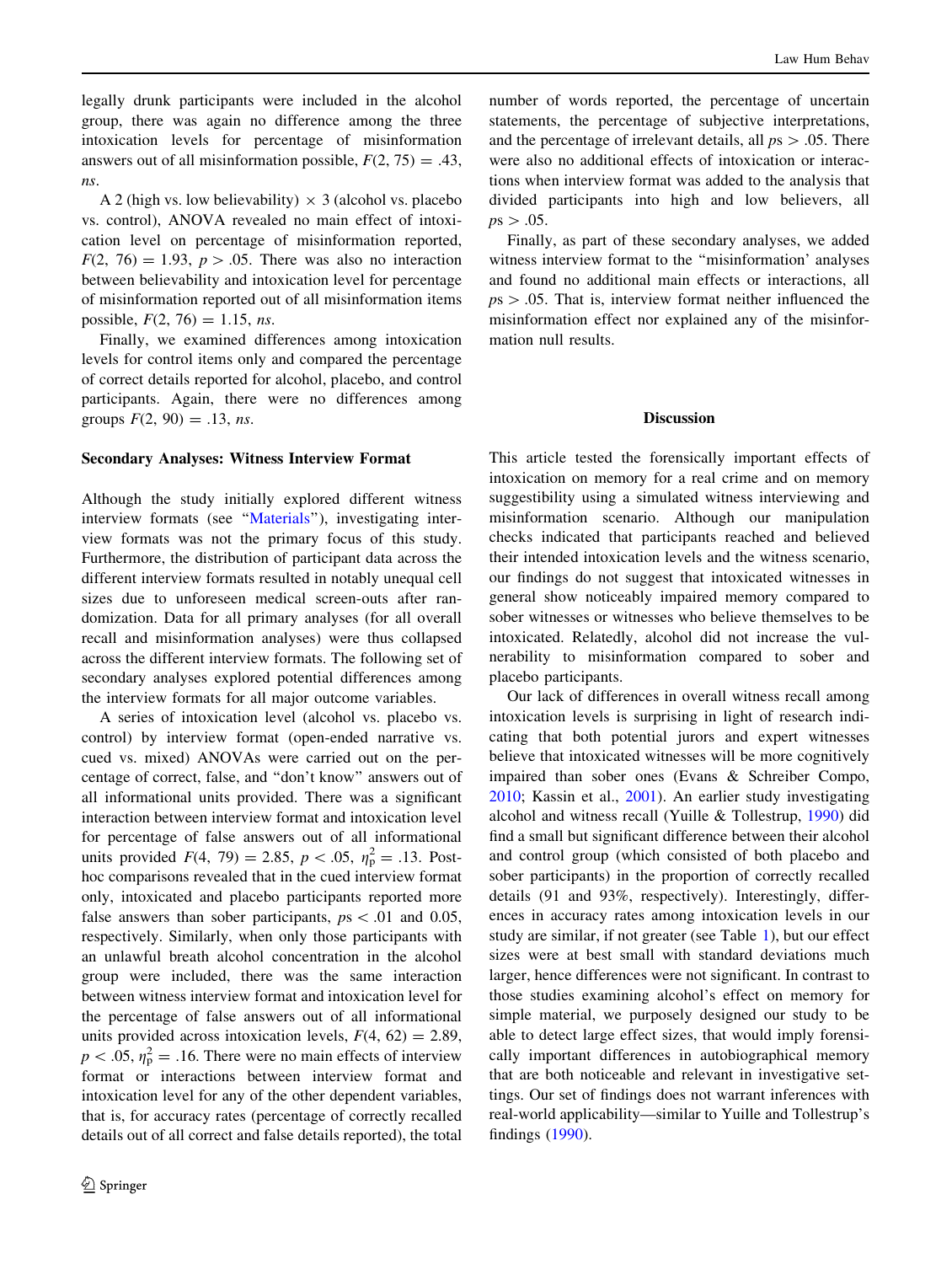Although this study was not primarily concerned with the influence of interview format on intoxicated witness memory, our exploratory analyses of witness interview format together with prior research on alcohol and memory in general cautiously suggest that alcohol's effect on memory may depend on recall format (e.g., Ray et al., [2004\)](#page-12-0). It should be pointed out however, that the number of comparisons involved in these analyses does not allow for a strict interpretation of this preliminary finding. It suggests, however, that future research should further explore whether using open-ended retrieval strategies (in a context that emphasizes accuracy) may assist intoxicated witnesses in applying more stringent retrieval strategies compared to recognition tests, thus eliminating possible differences among intoxication levels.

In addition, our findings may have also been due to the type of to-be-remembered event. In line with alcohol myopia theory (Steele & Josephs, [1990\)](#page-12-0), the staged crime may have been perceived as an important stimulus, allowing for intoxicated participants to allocate their attention similarly to sober participants. According to Steele and Josephs, whether cognitive-behavioral differences exist between intoxication levels depends on the specific combination of cues in a given situation. It may have been exactly this combination of salient encoding situation and open-ended recall that allowed intoxicated witnesses to compensate for any possible impairment. In other words, whether recall differences exist between intoxicated and sober witnesses may be a function of both the type of material presented (cohesive autobiographical event vs. list of words) and the recall format. Specifically, salient events, such as the crime in this study, may not elicit mnemonic differences between intoxicated and sober participants, because both witness groups are equally able to allocate their full attention to the to-be-remembered material. In addition, a subsequent official, free recall interviewing situation may further downplay potential differences such that the demand characteristics of the recall situation (accuracy is of utmost importance) are readily apparent. Thus, under these conditions, even the intoxicated may be able to notice the need for metamnemonic strategies and apply those accordingly. Future research should disentangle the respective influences of type of event, recall format/situation and level/state of intoxication. For example, based on the presented data, it appears particularly promising to focus on investigating the effects of more specific or leading question formats on witness recall when intoxicated.

Several alternative explanations need to be considered when interpreting the current set of findings. Although we purposely designed the event to reflect memory processes in actual witnesses, we only tested one type of event: A short, unanticipated, ambiguously staged theft. This may have influenced attention, and in turn how well the event was encoded and later remembered. The effects of intoxication on autobiographical memory may only become apparent when people have the opportunity to dedicate all resources to a longer, unambiguous event that contains both peripheral and central information, and possibly also reduces the variance in details remembered across participants. As mentioned above, Steele and Josephs' ([1990\)](#page-12-0) alcohol myopia framework suggests that alcohol can affect cognitive functioning via restricting the range of perceived cues. However, detecting this reduced attentional capacity may require a minimum length and level of detail of stimulus material.

A second alternative explanation is that the BrAC levels in our alcohol group were not high enough to reflect/induce cognitive impairment. According to law enforcement experience, on average, real-world witnesses are more intoxicated than 0.080 g/210 L when witnessing a crime (e.g., Evans et al., [2009](#page-11-0)), possibly resulting in more impaired cognitive processes than reflected in this study. Although differences in cognitive performance have been found in previous studies between 0.080 g/210 L BrAC levels and sober/placebo groups (e.g., Cunningham et al., [2007](#page-11-0)), none examined memory for autobiographical events. However, BrAC levels of more than 0.08 will be difficult to include under controlled experimental conditions without significantly increasing participants' risk level.

Finally, it was interesting to find that despite an overall misinformation effect, under the conditions tested, the effect did not vary with intoxication level. Others have reported either an increased suggestibility for placebo compared to sober participants (Assefi & Garry, [2003\)](#page-11-0) or a decrease in suggestibility when intoxicated compared to sober participants (Santtila et al., [1999;](#page-12-0) Garfinkel et al., [2006](#page-11-0)). However, all the studies including this one used different methodologies when examining suggestibility, that is, how suggestibility was manipulated (misinformation vs. exposure to suggestive question), how it was tested (multiple choice questions vs. investigative interview format vs. suggestive questions) and whether participants were intoxicated at encoding, after encoding and/or retrieval. Although these multi-dimensional differences render it difficult to pinpoint under which circumstances the intoxicated may or may not be more suggestible, they do suggest that how and when suggestibility is tested may determine the effects of alcohol on suggestibility. Specifically, whether suggestibility is manipulated via exerting (social) pressure within an interview situation (see Santtila et al., [1999](#page-12-0)) or via presenting outside/post-event misinformation creating source-monitoring decisions at time of recall may be important. Santtila et al. ([1999\)](#page-12-0) have further argued that the intoxicated may show impaired processing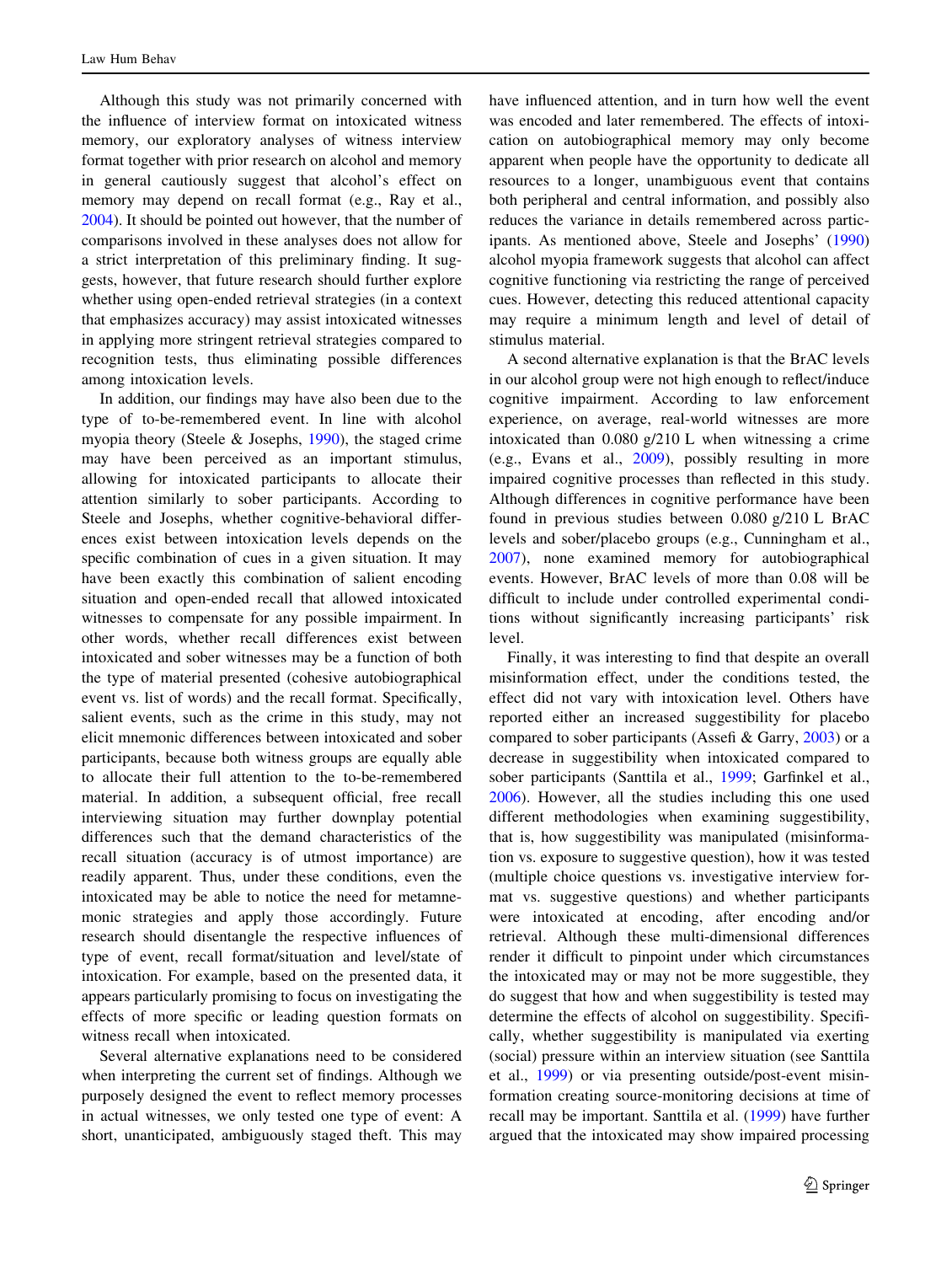|                 | Table 2 Mean numbers and percentage of Information reported for misinformation and control items per intoxication level (standard deviations |  |
|-----------------|----------------------------------------------------------------------------------------------------------------------------------------------|--|
| in parentheses) |                                                                                                                                              |  |

|                                                             | Intoxication level |                    |                    | $\overline{F}$ | $\eta^2$ | $CI_{.95}$  |
|-------------------------------------------------------------|--------------------|--------------------|--------------------|----------------|----------|-------------|
|                                                             | Alcohol $(n = 30)$ | Placebo $(n = 38)$ | Control $(n = 25)$ |                |          |             |
| Information reported for misinformation items               |                    |                    |                    |                |          |             |
| Number of misinformation items reported                     | 2.27(1.53)         | 2.50(1.71)         | 2.12(1.81)         | .41            | .01      | $.00-0.06$  |
| Percentage of misinformation items reported <sup>a</sup>    | 19.31 (13.14)      | 21.10 (14.37)      | 17.82 (14.08)      | .42            | .01      | $.00 - .06$ |
| Number of correct items reported                            | 2.87(1.31)         | 3.13(1.73)         | 3.68(1.8)          | 1.76           | .04      | $.00 - .13$ |
| Percentage of correct items reported <sup>a</sup>           | 24.52 (11.58)      | 26.50 (14.72)      | 31.00 (14.79)      | 1.56           | .03      | $.00 - .12$ |
| Number of total false items reported                        | 3.47(1.83)         | 3.95(1.86)         | 3.32(2.04)         | .97            | .02      | $.00 - .10$ |
| Percentage of total false information reported <sup>a</sup> | 29.41 (15.48)      | 33.38 (15.91)      | 28.03 (16.96)      | .97            | .02      | $.00 - .10$ |
| Information reported for control items                      |                    |                    |                    |                |          |             |
| Number of control items reported                            | 2.93(1.57)         | 3.13(1.73)         | 3.04(1.49)         | .13            | .00.     | $.00 - .04$ |
| Percentage of control items reported <sup>a</sup>           | 24.44 (13.12)      | 26.10 (14.39)      | 25.33 (12.38)      | .13            | .00.     | $.00 - .04$ |
| Number of false items reported                              | .90(.66)           | .84(.82)           | 1.00(1.15)         | .24            | .01      | $.00 - .05$ |
| Percentage of false information reported <sup>a</sup>       | 7.50 (5.52)        | 7.02(6.86)         | 8.33 (9.62)        | .24            | .01      | $.00 - .05$ |

<sup>a</sup> As all 12 misinformation and 12 control items (collapsed across 6 mentioned and 6 not mentioned control items in the misinformation phone call) were incorporated into a live, staged phone call, occasionally experimenters failed to include a misinformation or control item. Thus, the different percentages of information reported for each participant were based on the number of misinformation and control items possible, i.e., mentioned in the phone call (12 for most participants)

of suggested information and may therefore be less suggestible than sober groups. It is possible that intoxicated witnesses in our study did not pay attention to or process the misinformation well, thus counteracting any suggestibility effect it could have had. Alternatively, possible differences amongst the groups may have been difficult to detect because the overall number of original and misinformation items recalled (correctly or incorrectly) was low (see Table 2)—possibly due to the open recall format.

Irrespective of intoxication, asking witnesses to freely recall crime items may have both increased the reporting threshold and thus decreased overall recall of misinformation compared to forced-response multiple choice tests oftentimes used in misinformation paradigms. It is also possible that participants became suspicious of the misinformation due to the sheer number of falsely mentioned items in the phone call and may have become particularly critical of the information and discarded any/most information given on the phone. Thus, the overall low recall of misinformation in this study may be the result of how it was administered.

Alternatively, it should be pointed out that the (size of the) misinformation effect in this study could have been the result of the experimental approach chosen. Namely, as misinformation and control items were not counterbalanced across participants, our misinformation effect may have been the result of the specific material presented as misinformation or control information, respectively. It is also possible that a different set of misinformation items may have magnified possible differences between intoxication levels. However, the rather high number of misinformation items presented and the random assignment of control versus misinformation items, reflected by similar percentages of correctly remembered control and misinformation, decrease this possibility. Given that the experimental procedure chosen did not allow for the typical counterbalancing of misinformation items without a significant loss in experimental standardization and manageability, future studies should allow for better experimental control over possible misinformation item effects, possibly at the expense of ecological validity.

It remains clear, however, that a ''blanket'' assumption that intoxicated witnesses will be more vulnerable to suggestion is at odds with this study and with most of the few studies conducted so far. The fact that our findings appear to be in contrast to Assefi and Garry ([2003\)](#page-11-0), who found an increased vulnerability to misinformation in placebo compared to control participants, is further evidence that how misinformation is tested may be an important feature in determining the size of the effect. Relatedly, others have reported a more conservative response bias when intoxicated (Mintzer, [2007](#page-11-0)), suggesting that under conditions that promote accuracy and more stringent recall criteria, such as a witness interview, accuracy rates may not be affected by alcohol.

#### Conclusion

This study examined intoxicated witness memory using an experiment designed to closely reflect real-world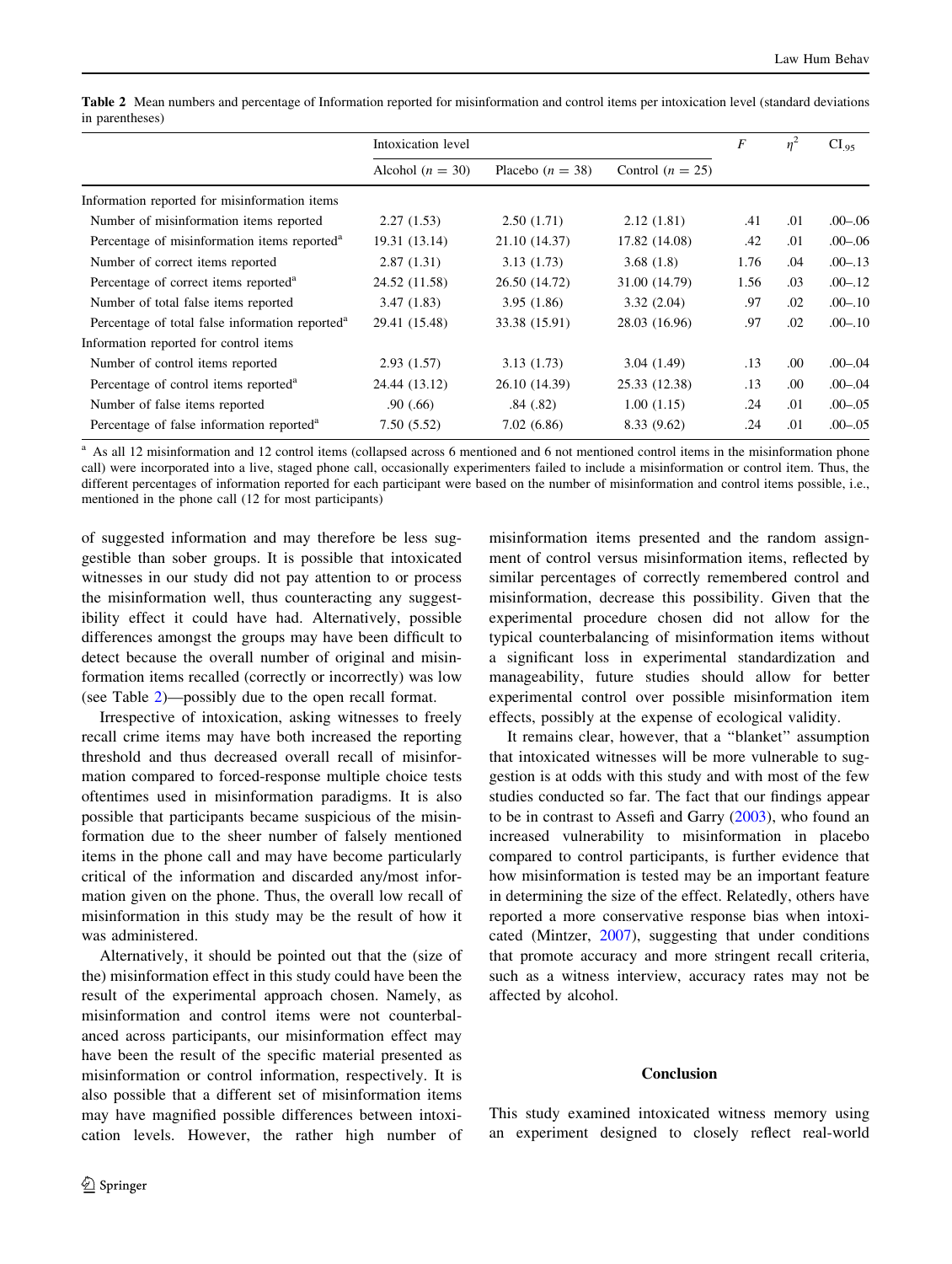conditions. Interestingly, findings suggest that research on alcohol and memory in general may not be easily applied to the legal context: when testing memory for a surprise autobiographical event, intoxication did not result in noticeable cognitive impairment in a subsequent interview and did not render intoxicated witnesses more vulnerable to freely recalling post-event misinformation. Although null findings have traditionally been met with skepticism, we argue that in the eyewitness context, these null results are important given that hey are at odds with opinions about and possibly practices with intoxicated witnesses. Our findings should cast doubt on the uncritical adoption of findings on alcohol's effects on basic mnemonic processes and address the inclusion of different and relevant stimulus and testing conditions when examining legally relevant questions in psychology research.

Appendix The 24 items selected based on the pilot data were then randomly assigned as either a misinformation or control item

| Original information                                           | Misinformation                                           | %Not<br>mentioned | %Correct       | %Misinformation | %Other false   |
|----------------------------------------------------------------|----------------------------------------------------------|-------------------|----------------|-----------------|----------------|
| Misinformation items                                           |                                                          |                   |                |                 |                |
| E: "Laptop won't be picked up<br>for at least $\frac{1}{2}$ h" | E: "Laptop won't be picked up for<br>at least another h" | 79                | 5              | 15              | $\mathbf{1}$   |
| Laptop was on desk                                             | Laptop was on table                                      | 28                | 52             | 19              | 1              |
| S. ethnicity (e.g., Hispanic)                                  | S. ethnicity (e.g., White)                               | 16                | 37             | 42              | 5              |
| S. build (e.g., medium build)                                  | S. build (e.g., skinny)                                  | 20                | 44             | 26              | 10             |
| S. hair color (e.g., brown)                                    | S. hair color (e.g., blond)                              | 22                | 43             | 24              | 12             |
| S. shirt (t-shirt)                                             | S. shirt (polo shirt)                                    | 27                | 44             | 17              | 12             |
| S. height                                                      | S. height (6 inch difference)                            | 12                | 8              | 20              | 60             |
| Laptop type (Gateway)                                          | Laptop type (Dell)                                       | 79                | 21             | $\mathbf{0}$    |                |
| S. nose (small)                                                | S. nose (big)                                            | 94                | $\mathbf{0}$   | 3               | 3              |
| S. eye color (e.g., brown)                                     | S. eye color (e.g., blue)                                | 62                | 25             | 8               | 5              |
| S. necklace (yes)                                              | S. necklace (no)                                         | 76                | $\overline{4}$ | 19              |                |
| S. ring (no)                                                   | S. ring (yes)                                            | 76                | 16             | 8               |                |
| Control Items                                                  |                                                          |                   |                |                 |                |
| S. said Craig is out of town                                   | S. said Craig is out of town                             | 69                | 31             |                 |                |
| S. ran off                                                     | S. ran off                                               | 44                | 55             |                 | 1              |
| S. was not wearing glasses                                     | S. was not wearing glasses                               | 91                | 7              |                 | $\overline{c}$ |
| S. opened door with card                                       | S. opened door with card                                 | 54                | 46             |                 |                |
| S. was wearing strong cologne                                  | S. was wearing strong cologne                            | 97                | 3              |                 |                |
| S. was not wearing earring                                     | S. was not wearing earring                               | 80                | 20             |                 |                |
| S. pants                                                       |                                                          | 36                | 54             |                 | 10             |
| S. age                                                         |                                                          | 23                | 21             |                 | 56             |
| S. Shoes                                                       |                                                          | 84                | 3              |                 | 13             |
| S. hairlength                                                  |                                                          | 68                | 28             |                 | 4              |
| S. had no accent                                               |                                                          | 85                | 12             |                 | 3              |
| S. had a watch                                                 |                                                          | 88                | 10             |                 | $\overline{2}$ |

Note: Based on pilot test data, a set of 24 forensically relevant and diverse items was chosen containing items that were rated as both central and less central. Those 24 items were then randomly assigned as misinformation or control items holding average centrality rating constant across misinformation and control items. Out of the 12 items listed here, the first six experimental and control items were on average rated as central in the pilot test (in descending centrality), and the second half as peripheral. The percentage mentioned, not mentioned, and misinformation depicts the *actual* data, that is, average answers for these items after incorporation in the study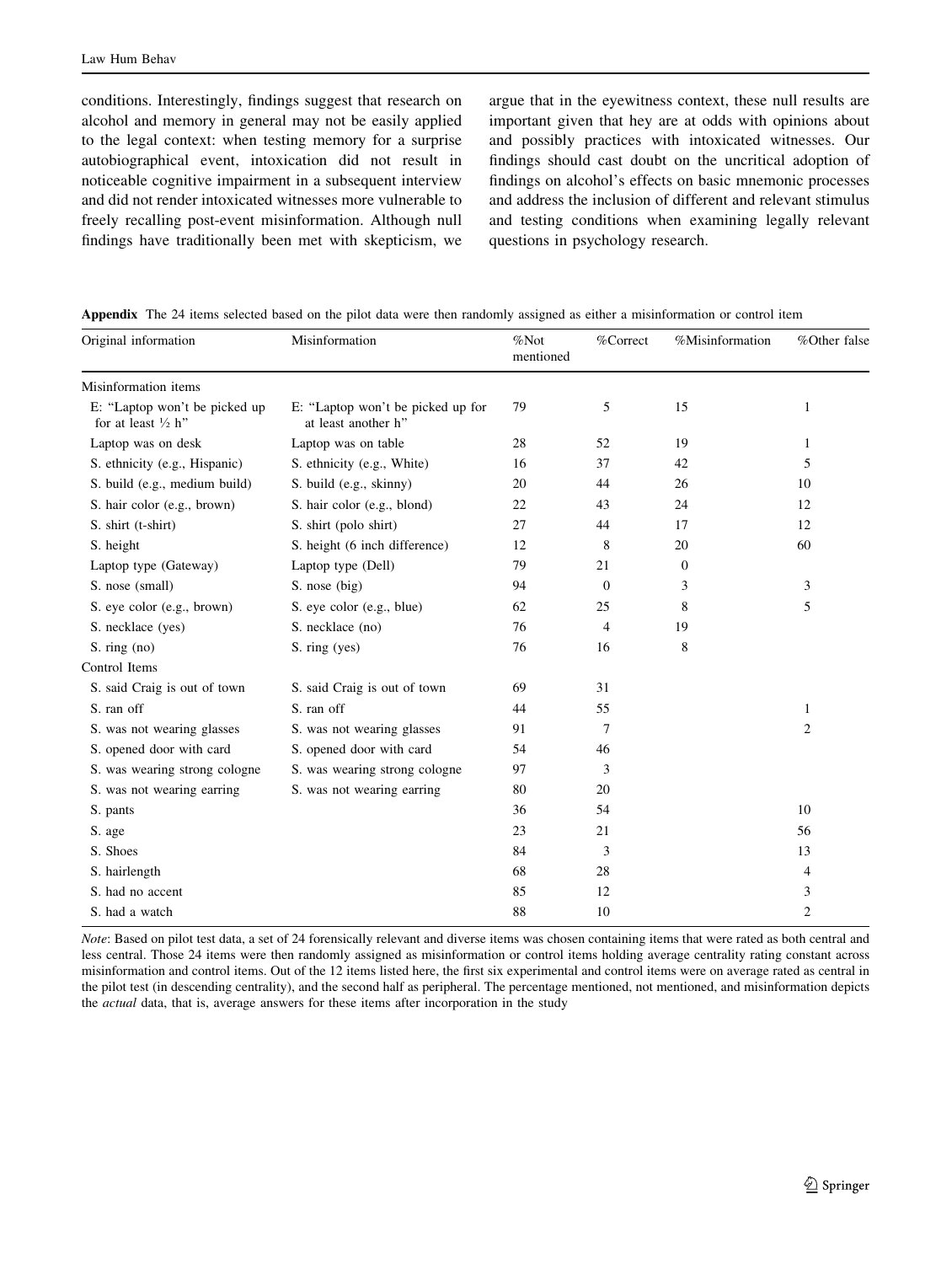#### References

- <span id="page-11-0"></span>Abroms, B. D., Gottlob, L. R., & Fillmore, M. T. (2006). Alcohol effects on inhibitory control of attention: Distinguishing between intentional and automatic mechanisms. Psychopharmacology, 188, 324–334. doi:[10.1007/s00213-006-0524-y](http://dx.doi.org/10.1007/s00213-006-0524-y).
- Assefi, S. L., & Garry, M. (2003). Absolute memory distortions: Alcohol placebos influence the misinformation effect. Psychological Science, 14, 77–80. doi[:10.1111/1467-9280.01422](http://dx.doi.org/10.1111/1467-9280.01422).
- Benton, T. R., Ross, D. F., Bradshaw, E., Thomas, W. N., & Bradshaw, G. S. (2006). Eyewitness memory is still not common sense: Comparing jurors, judges and law enforcement to eyewitness experts. Applied Cognitive Psychology, 20(1), 115–129. doi:[10.1002/acp.1171.](http://dx.doi.org/10.1002/acp.1171)
- Bisby, J. A., Leitz, J. R., Morgan, C. J. A., & Curran, H. V. (2010). Decreases in recollective experience following acute alcohol: A dose–response study. Psychopharmacology, 208, 67–74. doi[:10.1007/s00213-009-1709-y.](http://dx.doi.org/10.1007/s00213-009-1709-y)
- Breitmeier, D., Seeland-Schulze, I., Hecker, H., & Schneider, U. (2007). The influence of blood alcohol concentrations of around.03% on neuropsychological functions—a double-blind, placebo-controlled investigation. Addiction Biology, 12, 183–189. doi:[10.1111/j.1369-1600.2007.00056.x.](http://dx.doi.org/10.1111/j.1369-1600.2007.00056.x)
- Brown, J., Brignell, C. M., Dhiman, S. K., Curran, H. V., & Kamboj, S. K. (2010). Acute effects of alcohol on memory: Impact of emotional context and serial position. Neurobiology of Learning and Memory, 93, 428–434. doi:[10.1016/j.nlm.2009.12.010](http://dx.doi.org/10.1016/j.nlm.2009.12.010).
- Bruce, K. R.,  $\&$  Pihl, R. O. (1997). Forget "drinking to forget": Enhanced consolidation of emotionally charged memory by alcohol. Experimental and Clinical Psychopharmacology, 5, 242–250. doi:[10.1037/1064-1297.5.3.242.](http://dx.doi.org/10.1037/1064-1297.5.3.242)
- Clifasefi, S. L., Takarangi, M. K., & Bergman, J. S. (2006). Blind drunk: The effects of alcohol on inattentional blindness [Special Issue: Bethschrift Redux: Research inspired by the work of Elizabeth F. Loftus]. Applied Cognitive Psychology, 20, 697–704. doi:[10.1002/acp.1222.](http://dx.doi.org/10.1002/acp.1222)
- Cunningham, S. J., Milne, A. B., & Crawford, J. R. (2007). The effects of acute alcohol intoxication on person memory: The stereotypical drunk. Journal of Applied Social Psychology, 37, 187–199. doi:[10.1111/j.0021-9029.2007.00155.x.](http://dx.doi.org/10.1111/j.0021-9029.2007.00155.x)
- Curran, H. V., & Hildebrandt, M. (1999). Dissociative effects of alcohol on recollective experience. Consciousness and Cognition, 8, 497–509. doi[:10.1006/ccog.1999.0417](http://dx.doi.org/10.1006/ccog.1999.0417).
- Department of Transportation. (2006). Countermeasures that work: A highway safety countermeasure guide for state highway safety offices (DOT Publication No. 809980). Washington, DC: Author.
- Evans, J. R., & Schreiber Compo, N. (2010). Mock jurors' perceptions of identifications made by intoxicated witnesses. Psychology, Crime and Law, 16(3), 191–210. doi:[10.1037/a0016837](http://dx.doi.org/10.1037/a0016837).
- Evans, J. R., Schreiber Compo, N., & Russano, M. (2009). Intoxicated witnesses and suspects: Procedures and prevalence according to law enforcement. Psychology, Public Policy and the Law, 15(3), 194–221. doi:[10.1037/a0016837](http://dx.doi.org/10.1037/a0016837).
- Fillmore, M. T., & Blackburn, J. (2002). Compensating for alcoholinduced impairment: Alcohol expectancies and behavioral disinhibition. Journal of Studies on Alcohol, 63, 237–246. Retrieved from [www.csa.com](http://www.csa.com).
- Fisher, R. P. (1995). Interviewing victims and witnesses of crime. Psychology, Public Policy, and Law, 1, 732–764. doi[:10.1037/](http://dx.doi.org/10.1037/1076-8971.1.4.732) [1076-8971.1.4.732](http://dx.doi.org/10.1037/1076-8971.1.4.732).
- Fisher, R. P., & Schreiber, N. (2007). Interviewing protocols to improve eyewitness memory. In M. Toglia, R. Lindsay, D. Ross, & J. Reed (Eds.), The handbook of eyewitness psychology: Vol. 1. Memory for events (pp. 53–80). Mahwah, NJ: Erlbaum Associates. Retrieved from [www.csa.com](http://www.csa.com).
- Fisher, H. R., Simpson, R. I., & Kapur, B. M. (1987). Calculation of blood alcohol concentration (BAC) by sex, weight, number of drinks and time. Canadian Journal of Public Health, 78, 300– 304.
- Garfinkel, S. N., Dienes, Z., & Duka, T. (2006). The effects of alcohol and repetition at encoding on implicit and explicit false memories. Psychopharmacology, 188, 498–508. doi[:10.1007/](http://dx.doi.org/10.1007/s00213-006-0480-6) [s00213-006-0480-6.](http://dx.doi.org/10.1007/s00213-006-0480-6)
- Giancola, P. R., & Corman, M. D. (2007). Alcohol and aggression: A test of the attention-allocation model. Psychological Science, 18(7), 649–655. doi[:10.1111/j.1467-9280.2007.01953.x](http://dx.doi.org/10.1111/j.1467-9280.2007.01953.x).
- Gudjonsson, G. H. (1984). A new scale of interrogative suggestibility. Personality and Individual Differences, 5(3), 303–314. doi[:10.1016/0191-8869\(84\)90069-2](http://dx.doi.org/10.1016/0191-8869(84)90069-2).
- Hartley, J. T., & Birnbaum, I. M. (1978). Alcohol and storage deficits: Kind of processing? Journal of Verbal Learning & Verbal Behavior, 17(5), 635–647. doi[:10.1016/S0022-5371\(78\)90392-4](http://dx.doi.org/10.1016/S0022-5371(78)90392-4).
- Kassin, S. M., Tubb, V. A., Hosch, H. M., & Memon, A. (2001). On the ''general acceptance'' of eyewitness testimony research. American Psychologist, 56, 405–416. doi:[10.1037/0003-066X.56.5.405](http://dx.doi.org/10.1037/0003-066X.56.5.405).
- Kirchner, T. R., & Sayette, M. A. (2003). Effects of alcohol on controlled and automatic processes. Experimental and Clinical Psychopharmacology, 11, 167–175. doi:[10.1037/1064-1297.11.](http://dx.doi.org/10.1037/1064-1297.11.2.167) [2.167](http://dx.doi.org/10.1037/1064-1297.11.2.167).
- Knowles, S. K. Z., & Duka, T. (2004). Does alcohol affect memory for emotional and nonemotional experiences in different ways? Behavioural Pharmacology, 15, 111–121. doi[:10.1097/](http://dx.doi.org/10.1097/00008877-200403000-00003) [00008877-200403000-00003.](http://dx.doi.org/10.1097/00008877-200403000-00003)
- Lister, R. G., Gorenstein, C., Risher-Flowers, D., Weingartner, H. J., & Eckhardt, M. J. (1991). Dissociation of the acute effects of alcohol on implicit and explicit memory processes. Neuropsychologia, 29, 1205–1212. doi[:10.1016/0028-3932\(91\)90034-6](http://dx.doi.org/10.1016/0028-3932(91)90034-6).
- Loftus, E. F., Miller, D. G., & Burns, H. J. (1978). Semantic integration of verbal information into a visual memory. Journal of Experimental Psychology: Human Learning & Memory, 4, 19–31. doi[:10.1037/0278-7393.4.1.19](http://dx.doi.org/10.1037/0278-7393.4.1.19).
- MacDonald, A. B., Baker, J. M., Stewart, S. H., & Skinner, M. (2000). Effects of alcohol on the response of hyperventilation of participants high and low in anxiety sensitivity. Alcoholism, Clinical and Experimental Research, 24, 1656–1665. doi[:10.1111/j.1530-0277.2000.tb01967.x.](http://dx.doi.org/10.1111/j.1530-0277.2000.tb01967.x)
- MacDonald, T. K., Fong, G. T., Zanna, M. P., & Martineau, A. M. (2000). Alcohol myopia and condom use: Can alcohol intoxication be associated with more prudent behavior? Journal of Personality and Social Psychology, 78, 605–619. doi[:10.1037/](http://dx.doi.org/10.1037/0022-3514.78.4.605) [0022-3514.78.4.605.](http://dx.doi.org/10.1037/0022-3514.78.4.605)
- Marinkovic, K., Halgren, E., & Maltzman, I. (2004). Effects of alcohol on verbal processing: An event-related potential study. Alcoholism, Clinical and Experimental Research, 28, 415–423. doi[:10.1097/01.ALC.0000117828.88597.80](http://dx.doi.org/10.1097/01.ALC.0000117828.88597.80).
- Maylor, E. A., & Rabbitt, P. M. (1993). Alcohol, reaction time and memory: A metaanalysis. British Journal of Psychology, 84, 301–317. Retrieved from [www.csa.com.](http://www.csa.com)
- Maylor, E. A., Rabbitt, P. M., & Kingstone, A. (1987). Effects of alcohol on word categorization and recognition memory. British Journal of Psychology, 78, 233-239. Retrieved from [www.csa.](http://www.csa.com) [com.](http://www.csa.com)
- McKay, D., & Schare, M. L. (1999). The effects of alcohol and alcohol expectancies on subjective reports and physiological reactivity: A meta-analysis. Addictive Behaviors, 24, 633–647. doi[:10.1016/S0306-4603\(99\)00021-0](http://dx.doi.org/10.1016/S0306-4603(99)00021-0).
- Mintzer, M. Z. (2007). The acute effects of alcohol on memory: A review of laboratory studies in healthy adults. International Journal of Disability and Human Development, 6(4), 397–403. Retrieved from [www.csa.com](http://www.csa.com).